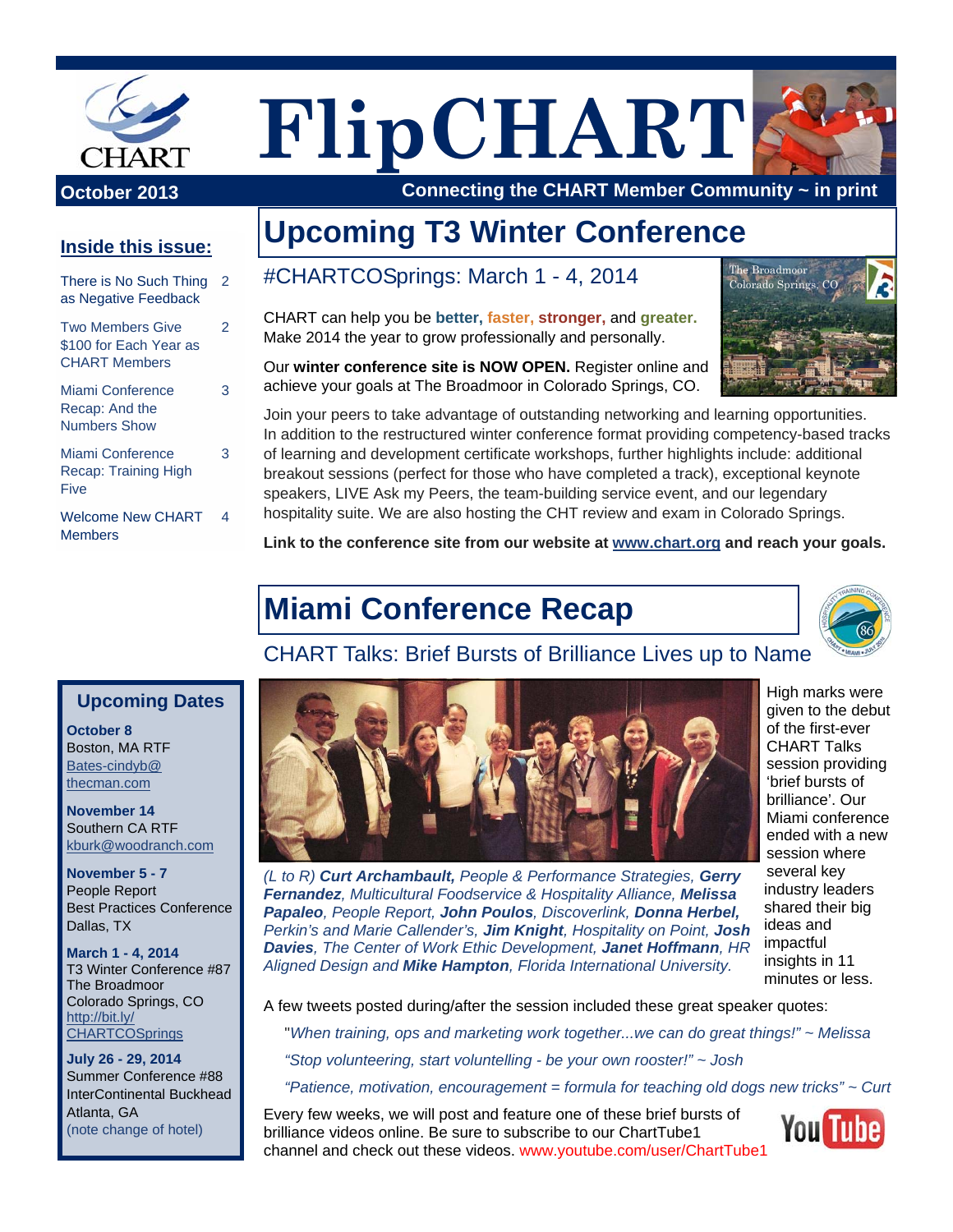# **PRESIDENTalks** Calvin Banks

## There is No Such Thing as Negative Feedback

What is the purpose of feedback? When you think about feedback, the goal is to improve. Knowing the goal of feedback is to improve, then how can there be negative feedback?

I would guess that for many of you, if the feedback is not positive, you consider it negative. Many managers, leaders, and other individuals at the organizations I have worked with, use the term negative feedback. I did some research to better understand what negative feedback is.

- √ "Negative feedback is a response that causes a reduction in function." www.yourdictionary.com
- √ "Negative feedback is feedback that reduces the output of a system in which the output quantity or signal lowers the input quantity or signal." – www.thefreedictonary.com
- √ "Negative feedback is feedback that tends to dampen a process by applying the output against the initial conditions." – www.merriam-webster.com

Though each of these definitions relates mainly to electrical stimulation, I believe they make a valid point. Negative feedback generates a negative, reduced, or dampened response thus eliminating the goal of feedback.

**So, how can you provide (or receive) feedback that is not positive without reducing productively or shutting someone out**? I suggest perhaps you think more about sharing feedback for improvement or developmental feedback. Help the person understand what they could have done to be more effective. Also, provide guidance on how this alternative will be better for them and the team as well as the guests' experience.

Just as we want ourselves, our employees, and our companies to grow and get better, CHART wants to improve and get better based on your feedback. We are grateful to those attendees who completed our online survey following our Miami conference. **Though the Miami conference had the highest overall score in attendee satisfaction in recent years (74% gave the conference the highest "5 or Excellent" rating), and some of the highest-rated speakers EVER**, the CHART Board literally pours over and puts stock into any and all feedback. We work to constantly listen and act upon your suggestions, growing CHART into the most valuable and useful resource it can possibly be for you. On page 3, we've highlighted some of these results and as a CHART board, we will again be reviewing all of the feedback at our October Board meeting in Colorado Springs, to make improvements for 2014 and beyond.

Keep on sharing with us the things that we can do to improve our organization (*feel free to keep sharing the kudos too!)*

## **Learning Legacy Fund**



### Two Members Give \$100 for Each Year as CHART Members

We are so excited to highlight Karen and Michael and share the stories behind their generous donations to pay it forward.



*"What I have learned at CHART through the conferences and the networking has enabled me to keep, grow and change in my job. As my company changed and needed new ideas, procedures and programs, I was always the*

*one who had them or could get them. Throughout my 22 years as a CHART member, the COO, CFO and a few VP's at Nathan's have come to me and said "Could you ask one of your connections at CHART about...?" Most times it wasn't even a training or HR issue. They just knew I would get an answer. Professionally, I believe I wouldn't be where I am today if I were not a member of CHART. I'm happy to help someone have the opportunity to experience CHART."*



*"At the Miami conference I celebrated my tenth year with CHART. Looking back at what the organization has given me to help me become a better trainer, I made the decision to give \$100 for each of my years*

*with CHART. Our company has built a reputation for moving into communities, becoming part of the fabric of those communities and giving back to those who help us be successful. I've always felt that CHART shared these same values, so I wanted to give back to the training community through the Legacy Fund."*

 *~ Michael G. Kacmar, CHT,* Clyde's Restaurant Group

 *~ Karen Brown, Nathan's Famous* 



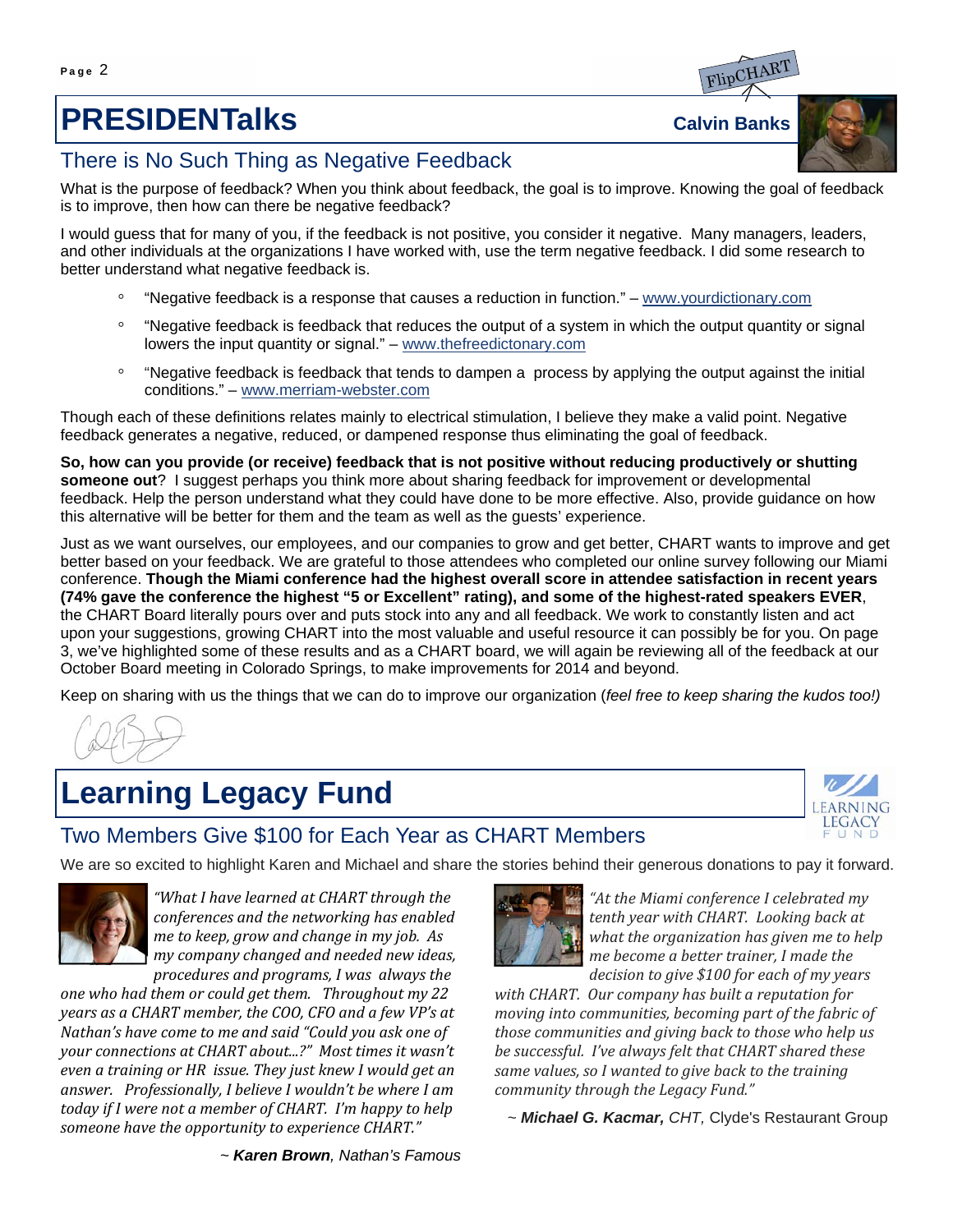

# **Miami Conference Recap**

### And the numbers show …

Thanks to those who completed our online survey and provided valuable feedback on your experiences at our summer conference in Miami. We appreciate your time and comments so we can continue to improve. Here are a few highlights:

#### **SESSION FEEDBACK**



This new session was well received with  $76\%$  giving the session format an 'excellent' rating. Over three-fourths thought the usefulness of the session was 'very good' or 'excellent'.

AMP Ask My Peers 80%

Nearly  $80\%$  classified the format and usefulness of this session to be 'very good' or 'excellent'.

### **FIRST TIME ATTENDEES (FTA's)**



The Miami conference attracted our highest number of first time attendees

with over 90.  $66\%$  of FTA's rated 66% CHART as 'excellent' in terms of welcoming! *Kudos to our mentors!!*

#### **CONFERENCE OVERALL**



 $74\%$  rated likelihood of attending another CHART conference as 'excellent'. That raised to  $92\%$  if



74%

you include those who said 'very good'

 $94\%$  thought networking at #CHARTMiami was 'excellent' or 'very good'. The overall conference experience was rated also as "excellent' or 'very good' by  $94\%$  of attendees.

Lastly, our summer speakers **had some of the top ranked scores ever**!

Again, thank you for your input. The CHART Board and staff will be reviewing all ratings and comments and determining how to make your future conference experiences even better!

Congratulations to **Kevin McCarthy,** Smashburger, who was randomly selected to win a \$200 American Express gift card for completing our online survey.





### Training High Five

One of the key principles of CHART is *sharing.* This was most evident in Miami when selected members were asked



to present their submitted idea that changed their workplace for the better. The five winning submissions were awarded to:



**Chris Patterson**, Cici's Pizza Idea: The WOW Cards

| 366<br>π<br>$\overline{11}$<br>Xv.            | <b>Van Dae</b><br><b>Collado</b><br><b>Tallanta</b><br>Chat Business Elling | Nin<br>ti in<br>Nm<br>Tun | New Day 1<br>Time Rd<br>Salva 5415<br>Show by Cross | Idea: Module Training                             |
|-----------------------------------------------|-----------------------------------------------------------------------------|---------------------------|-----------------------------------------------------|---------------------------------------------------|
|                                               | What is your Multiple Intelligences strength!<br>The LCODE to 22333         |                           |                                                     |                                                   |
| as Tone Spoken Ltd . CODE<br>705198<br>705199 |                                                                             |                           |                                                     | <b>Monique Donahue, CHT,</b><br>CMHS. CGSP. AHLEI |



*CMHS, CGSP,* AHLEI Idea: www.polleverywhere.

com/





*Steven Baker, Macaroni Grill and Christina Jones, Ignite Restaurant Group* 

Idea: Clock-In "Movies"

To continue the spirit of *sharing,* details on these ideas will be posted on our website at www.chart.org.

Another great vehicle for *sharing* of ideas is participating in our online Ask My Peers Forum. It's the perfect place to post questions, bounce ideas, and/or pass along suggestions to others. Be sure to subscribe to receive email updates.